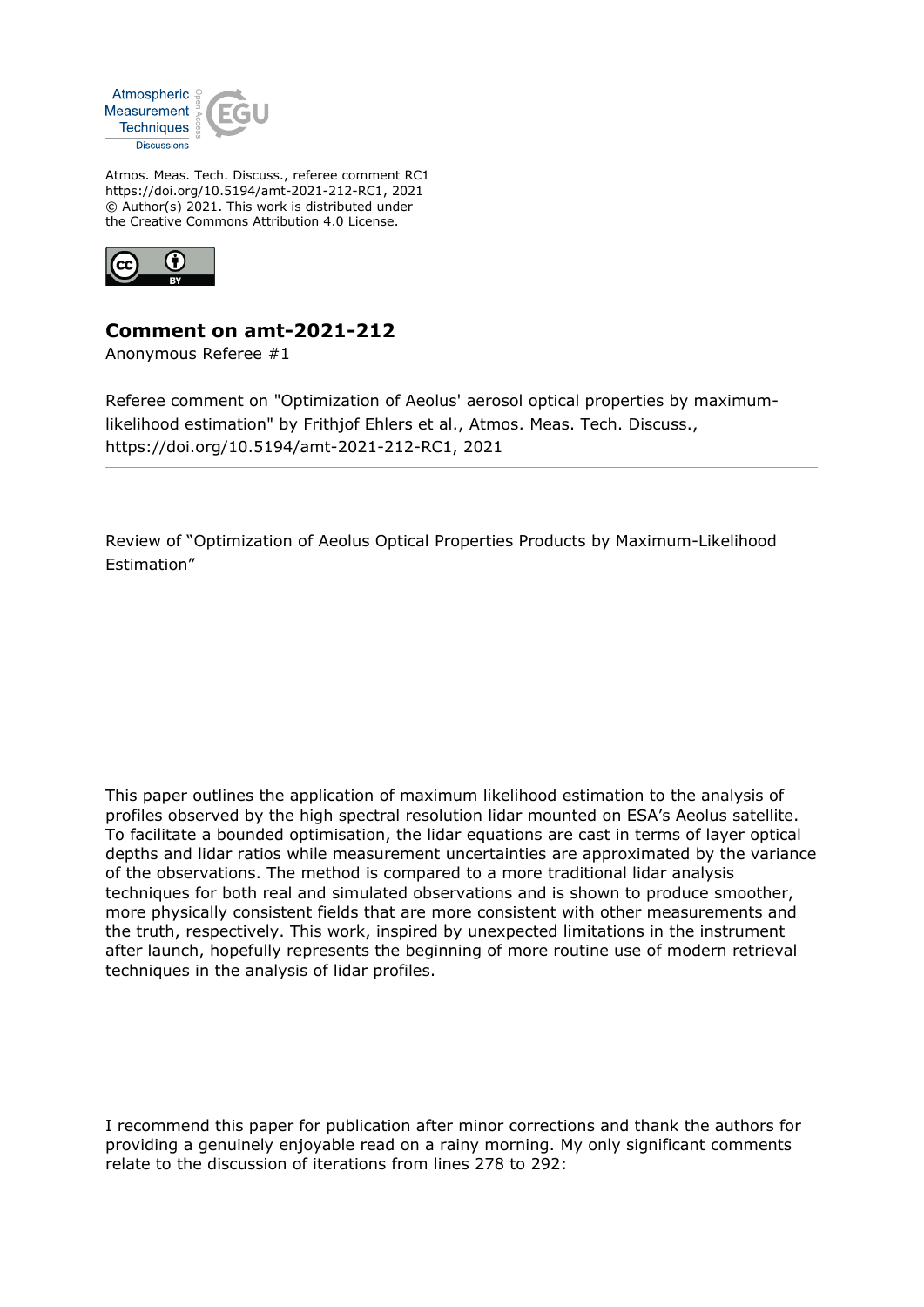In Eqn. 15 you say L\_p > 0 but on L281 you say you start iteration at L\_p=0, which is then out-of-bounds. Presumably you meant to say  $L_p \ge 0$ . Regardless, I am surprised you chose to start at one end of your solution space. I would have started at some climatological mean value to keep the number of iterations down by giving the method the ability to increase or decrease L p in the first step.

 $\blacksquare$ 

ř.

 $\blacksquare$ 

Forty thousand is a preposterous number of iterations! Are you sure L288 shouldn't say 40? Every optimization routine I've worked with tends to converge in 5 to 10 iterations unless the model is extremely non-linear. If you need more than several dozen iterations to get useable solutions, I would guess you've done something wrong – either a gradient is being miscalculated or an inappropriate optimization method is being used.

I don't agree with you at L291 that artificially extending the number of iterations produces a fairer comparison to the SCA. This sounds like an attempt to avoid discussing the method of identifying convergence because those are contentious. I honestly don't care how you do it, but I do think the paper should explain how you intend to produce data outside of the context of this validation and, ideally, give some idea of the magnitude of difference. I suspect it makes very little difference, which is why you ran a set number of iterations, but that should be stated.

Something similar comes up again at L357 when you say the first guess "contaminates" your mean. A first guess is not a prior; it should not affect your final solution. Exceptions are where the method fails (and so you throw away the solution) or there are multiple minima (which would require a more advanced minimisation routine). Could you explain what you mean here? Is it just that you aren't doing any quality control and so failed retrievals are present in the output? If so, you should do quality control! You don't need a value from every single pixel.

The following comments are mostly matters of personal curiosity rather than issues that need to be addressed: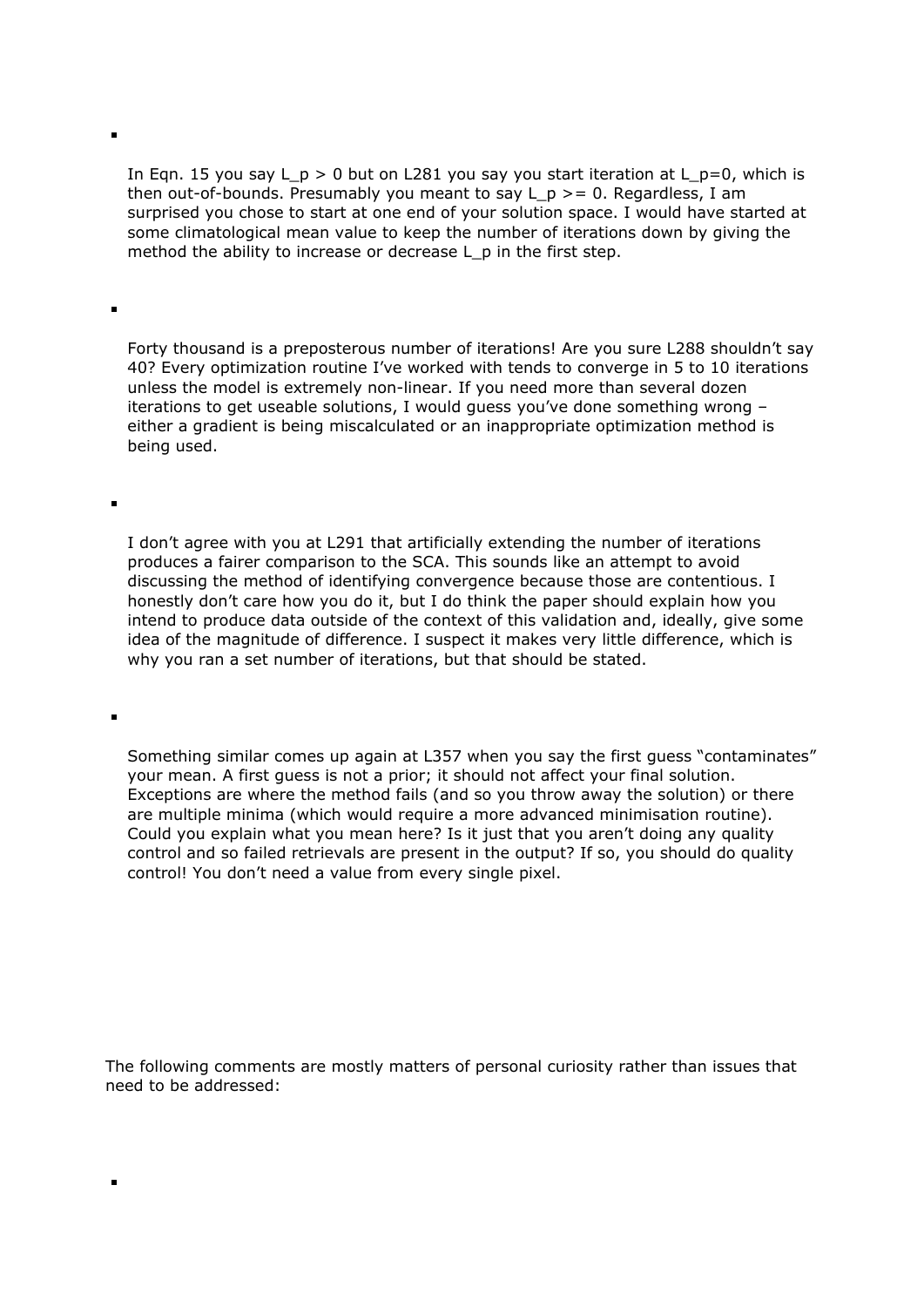The text in figures should aim to be approximately the same size as the text in its caption. If it is possible, all the figures in this paper would benefit from being regenerated with a smaller page size, such that the font is larger relative to the image.

L68) I would say backscatter is 'measured' rather than 'known' with higher precision.

L77) Is there a reason you preferred to constrain L to be positive rather than retrieve its logarithm? I could see this being useful in your proposed future work to produce consistent regularization in variables that span several orders of magnitude. Further, aerosol optical depth (which is what you actually retrieve) is known to be log-normally distributed, such that the log of L is a more natural basis in which to define a regularization.

L103) I feel like this paper demonstrates that such a retrieval is possible rather than it being something you need to assert in advance.

L204) I've not encountered this use of a backslash before. Did you mean to say "a ratio"?

L230) While true, lidar signals are often far from this limit.

ř.

L261) I think that the two uncertainty ranges shown in Fig. 5 come from the two sources of uncertainty you mention here – a simple Poisson assumption and the variance of the downlinked profiles – but it would be useful for that to be stated clearly somewhere. This sentence currently implies the Poisson approximation is not used in the remainder of the paper, but you go on to mention it several times.

The first paragraph of Section 4 unnecessarily repeats the preceding paragraph.

I would mention the existence of Appendix D at the end of L343 as that's when I asked "what's the RMS deviation"?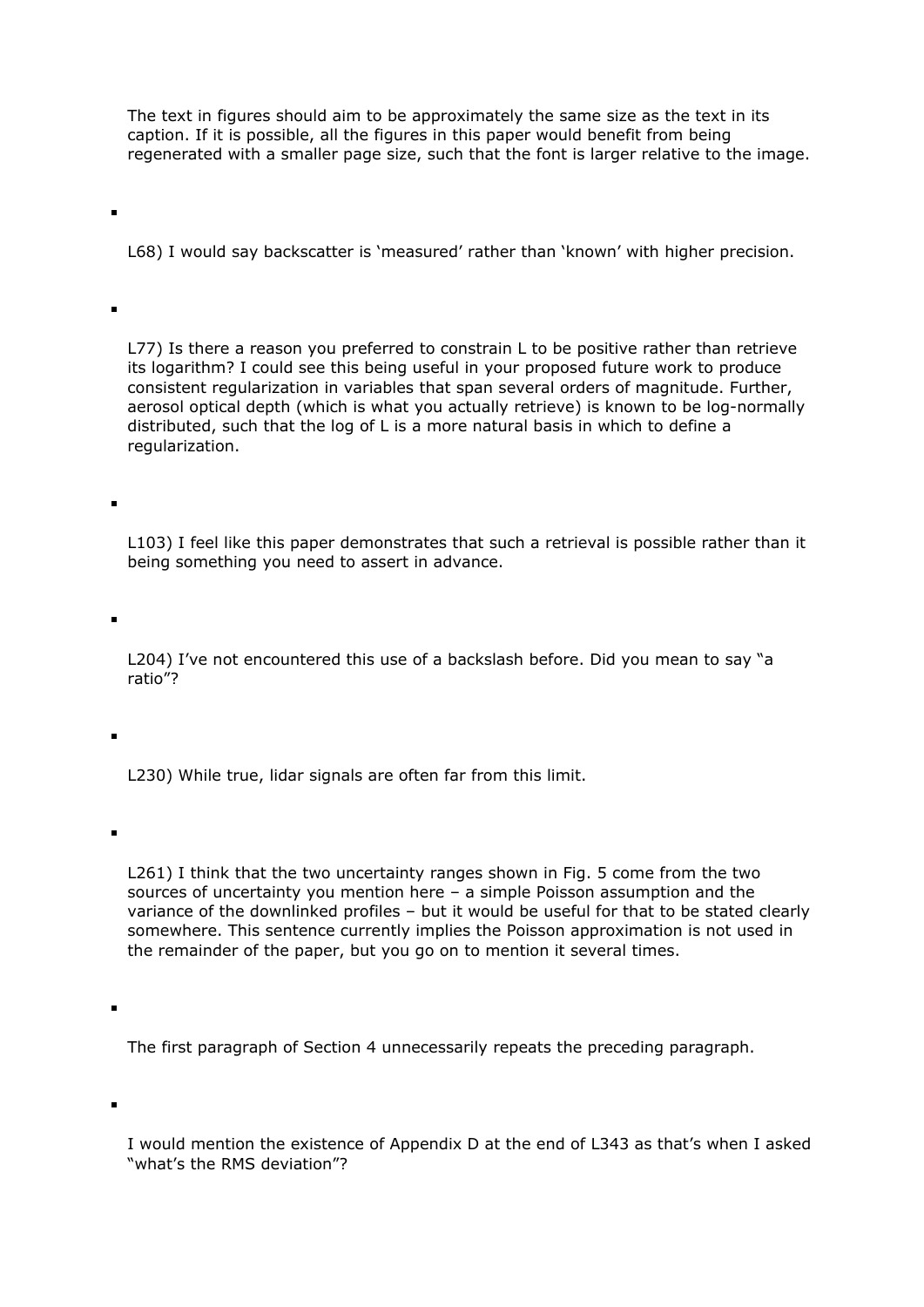In the caption for Fig. 4, don't you mean the west coast? Also, the description of 4(b) implies that three versions of the feature mask are shown. I think you meant to say that the rows show backscatter, extinction and lidar ratio, with identical features masks shown in each frame of the rightmost column.

 $\blacksquare$ 

Ĩ.

 $\blacksquare$ 

ř.

 $\blacksquare$ 

L418) I'd argue that the image shows the advantage of forcing L>0 rather than robustness.

L493) Is there any intention to release this data? Any possibility of funding to process the full record or become an operational product?

Appendix A largely repeats Section 3.1.

L516) ECMWF data would typically be interpolated rather than averaged as the values represent behaviour at a point rather than a grid cell average. What do you mean by "mean" here?

I found a number of grammatical corrections:

L2) the Atmospheric Laser

L2) is an Ultra Violet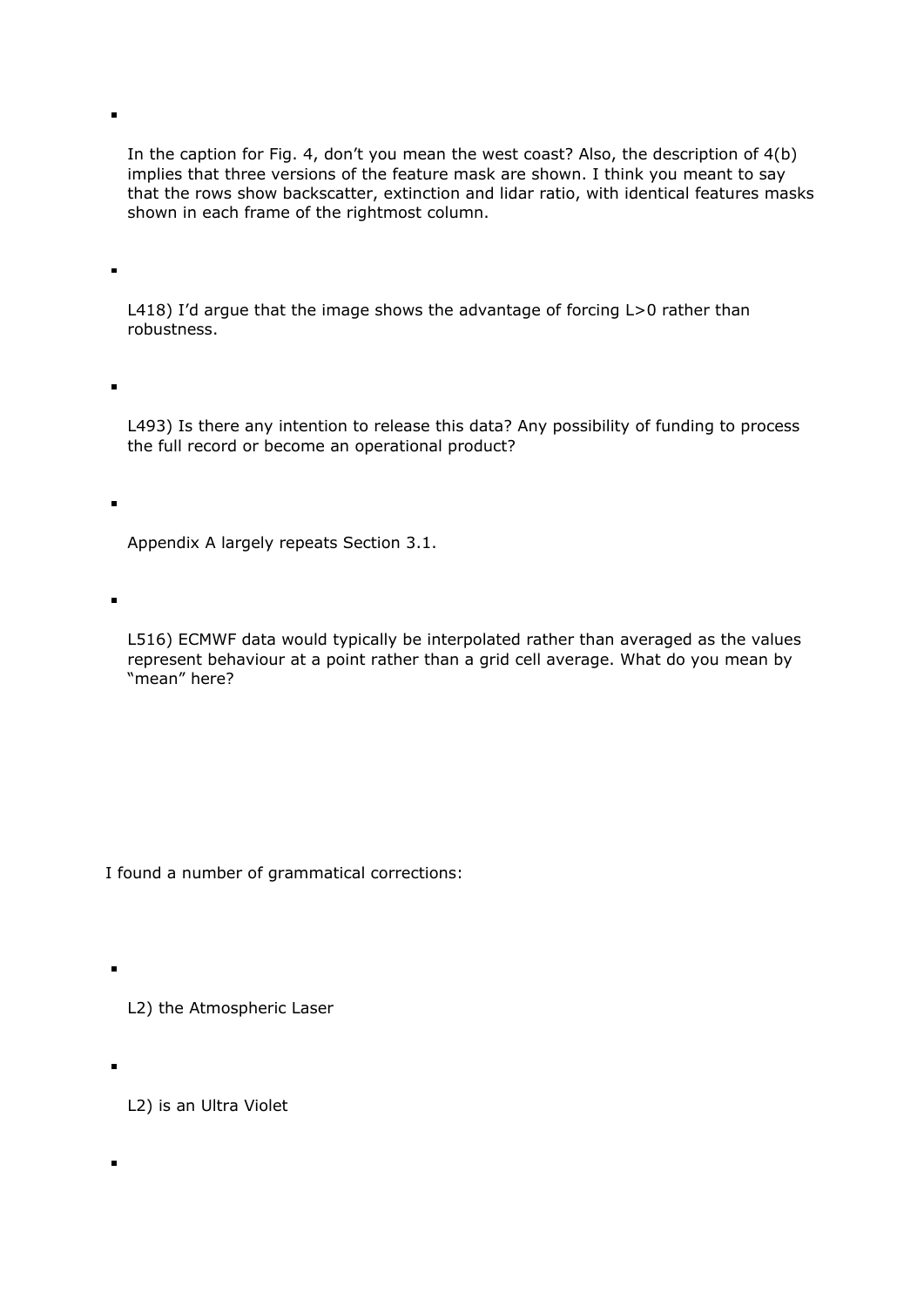L5) Being an HSRL

L10) demonstrate a predominantly

L11) information by the SCA

L15) due to effective noise

 $\blacksquare$ 

L27) respectively, and the Cloud-Aerosol

L32) addressing high uncertainties in climate change modelling due to the indirect

L46) [commas around 'and similarly Raman lidar observations']

L48) increase the SNR

L68) extinction

L90) Either "revolves around", "orbits", or just "Aeolus is in a Sun-synchronous polar orbit"

L90) seven day repeat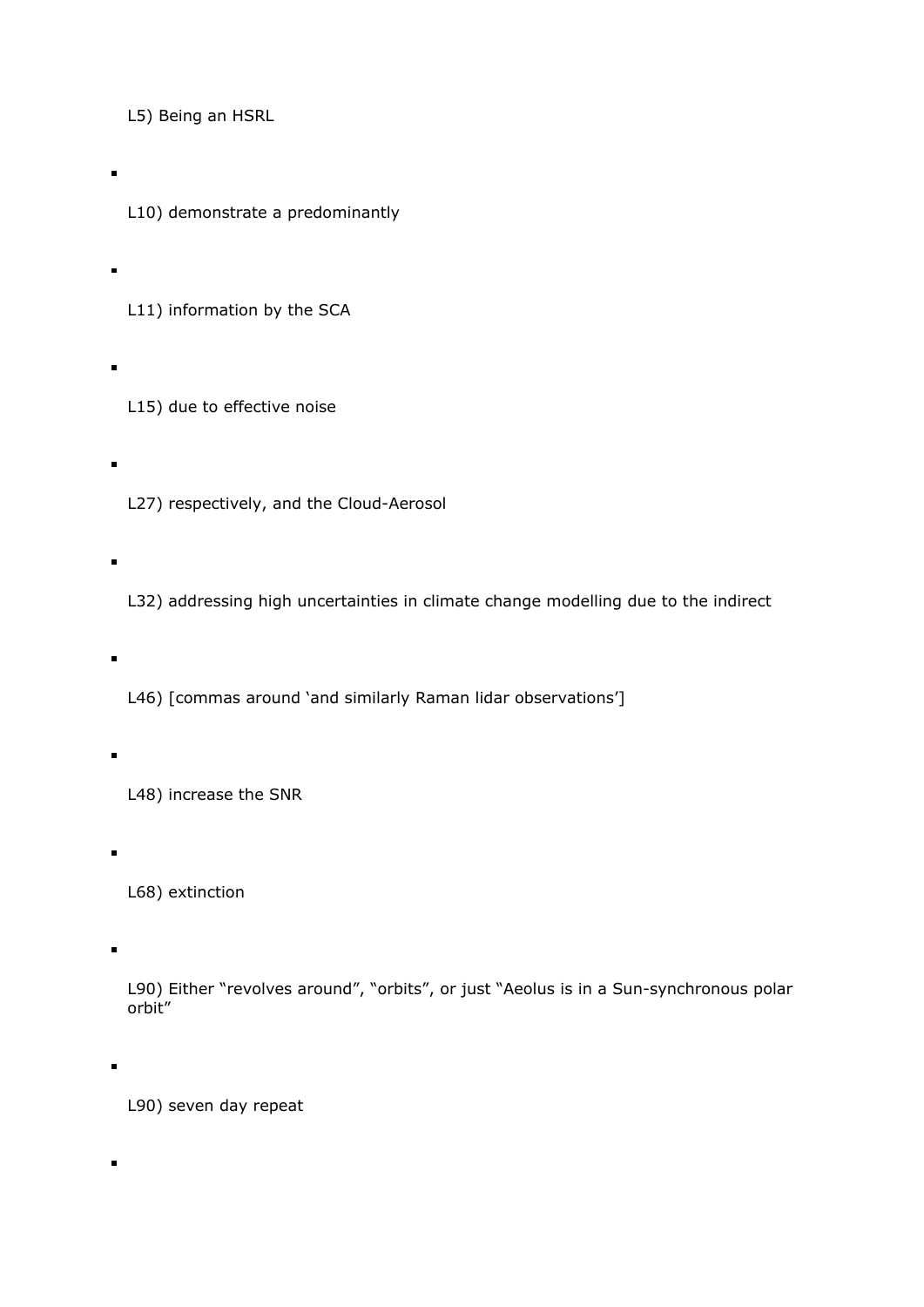L92) Earth with an off-nadir

L93) Traditionally, "Earth" is the planet and "earth" is dirt so I don't see why you use both versions here.

L93) There should be a space between numbers and their units.

L125) [remove the comma]

 $\blacksquare$ 

L135) scales dependent on

Fig 1) accumulation to observation

L164) [comma after 'following']

L172) into a molecular

L178) [commas around 'in principle']

L181) can be simplified by introducing the range

L209) Appendix A.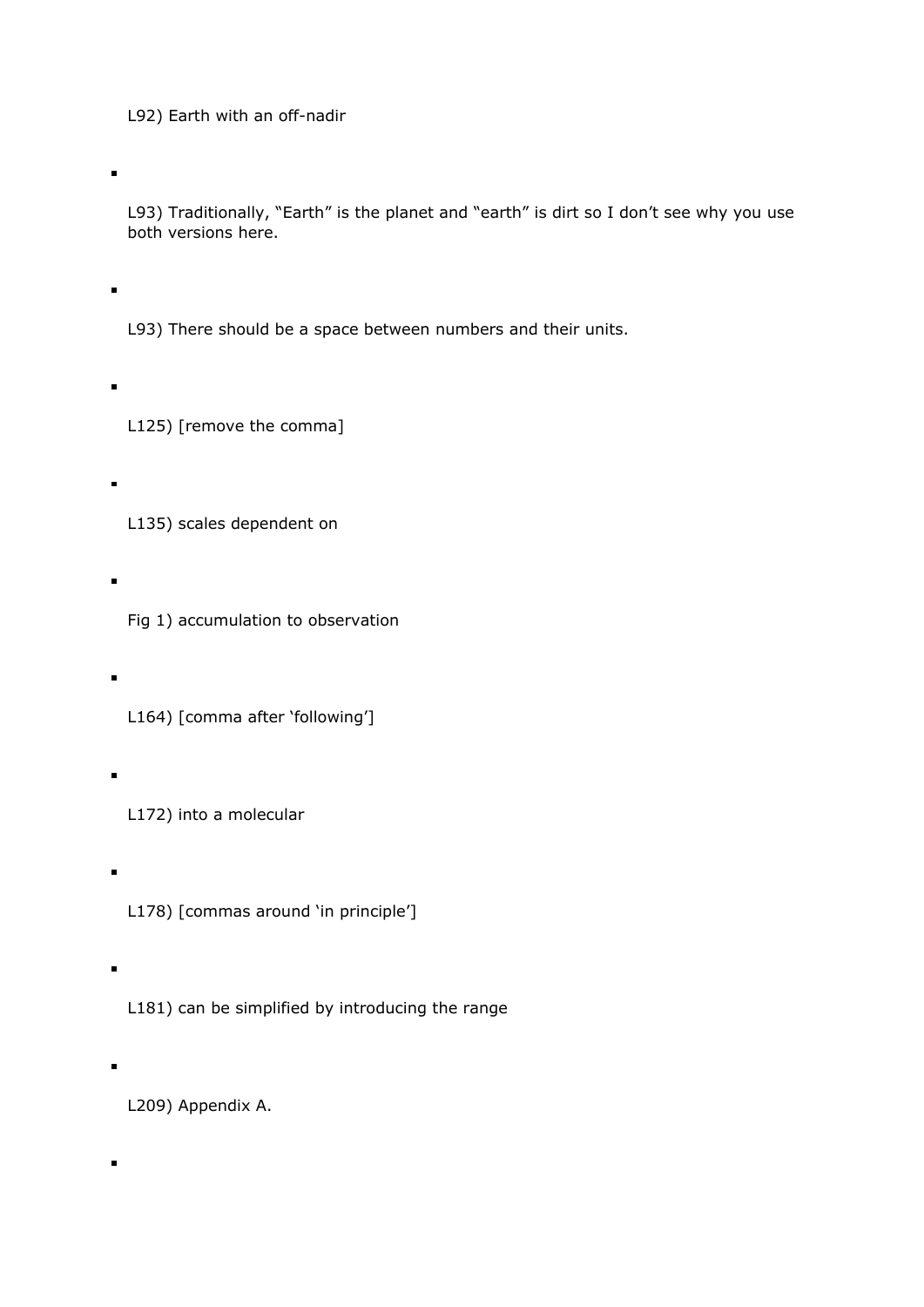L281) consist of an aerosol free

L296) y\_obs are generated

- L302 and 563) Moore-Penrose
- 

L312) the real instrument cannot

L334) particularly

L334) by an additional

L336) simulation are shown

L350) but at the

- L381) produces very
- L409) cloud

L428) the lidar ratio along the plume's horizontal

L439) The ground based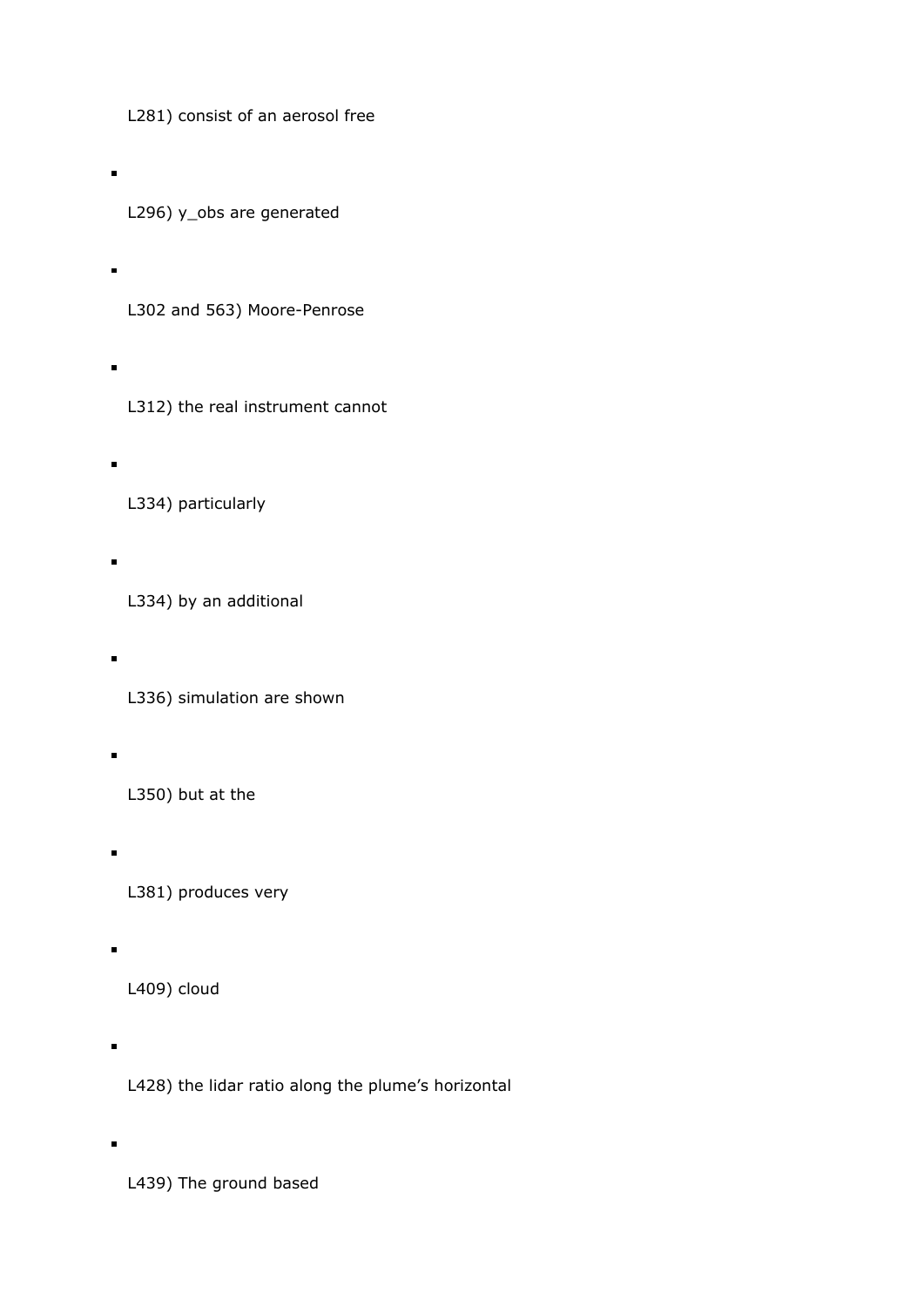L450) aerosol

÷

L457) be located by using extinction coefficients alone due to the fine range

L484) additional

L487) [delete comma]

L514) channels

Eq A7) [something has gone wrong with the spacing]

L541) e.g.

L559) is inverted by

L561) i.e.

I largely appreciated the relatively conversational tone of this manuscript compared to the average paper, making relatively dry material easier to read. But there are a few places where I would have made a different choice of words. As these are a matter of style, I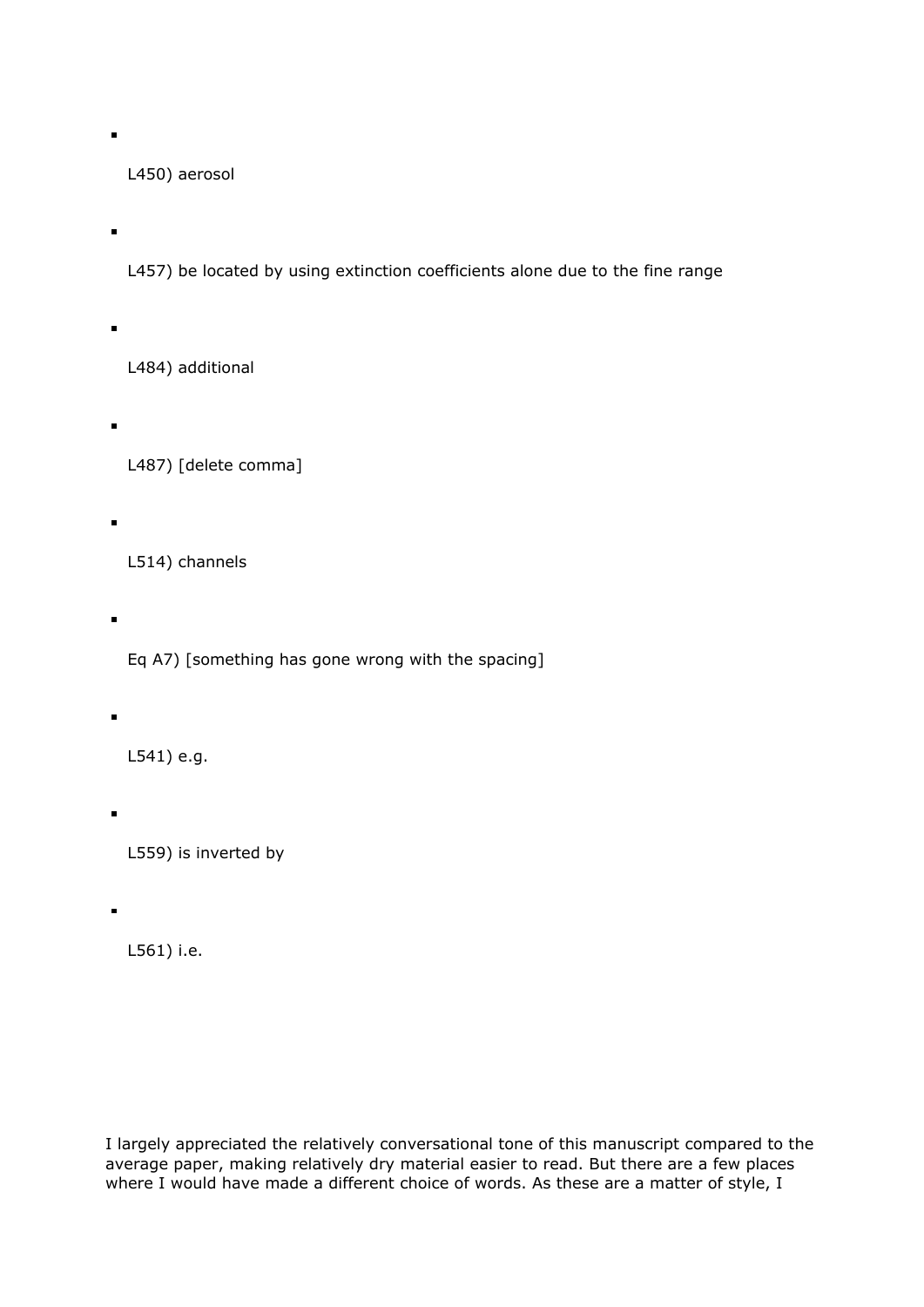leave it to the authors to decide if they agree with me or not.

 $\blacksquare$ 

 $\blacksquare$ 

ř.

 $\blacksquare$ 

 $\blacksquare$ 

I don't think "Products" is necessary in the title of the paper. Then again, I would have called it "Optimization of Aerosol Optical Properties from Aeolus Profiles by Maximum-Likelihood Estimation" because I'm concerned that someone might think the "Optical Properties" are possessed by Aeolus rather than by particles in the atmosphere.

Remove "(partly)" from L8. A problem is either ill posed or it isn't; there is no partly.

L52) A white paper under preparation in the UK is hoping to call these "representation errors" rather than worry about 'representivity' vs 'representativeness'. Obviously there's no obligation to agree with us but I think it's a cleaner phrase.

L122) "corrected for to obtain" doesn't look strictly wrong but sounds very strange to a native near; I wouldn't say the 'for'.

Fig 1) While this image is technically "Exemplary" in that you are using it as an example, English has corrupted the word to typically mean "Outstanding". I'd say "Illustrative" or "Example of" instead.

Eq 2-3) I know you're using T for transmission but it hurts slightly to see temperature denoted t. I would have used \mathcal{T} for transmission.

L179) Maybe "extensive" rather than "excessive" as the latter has negative connotations.

L312) Perhaps "noise level resembles nominal" as 'resembles' already implies an inexact comparison.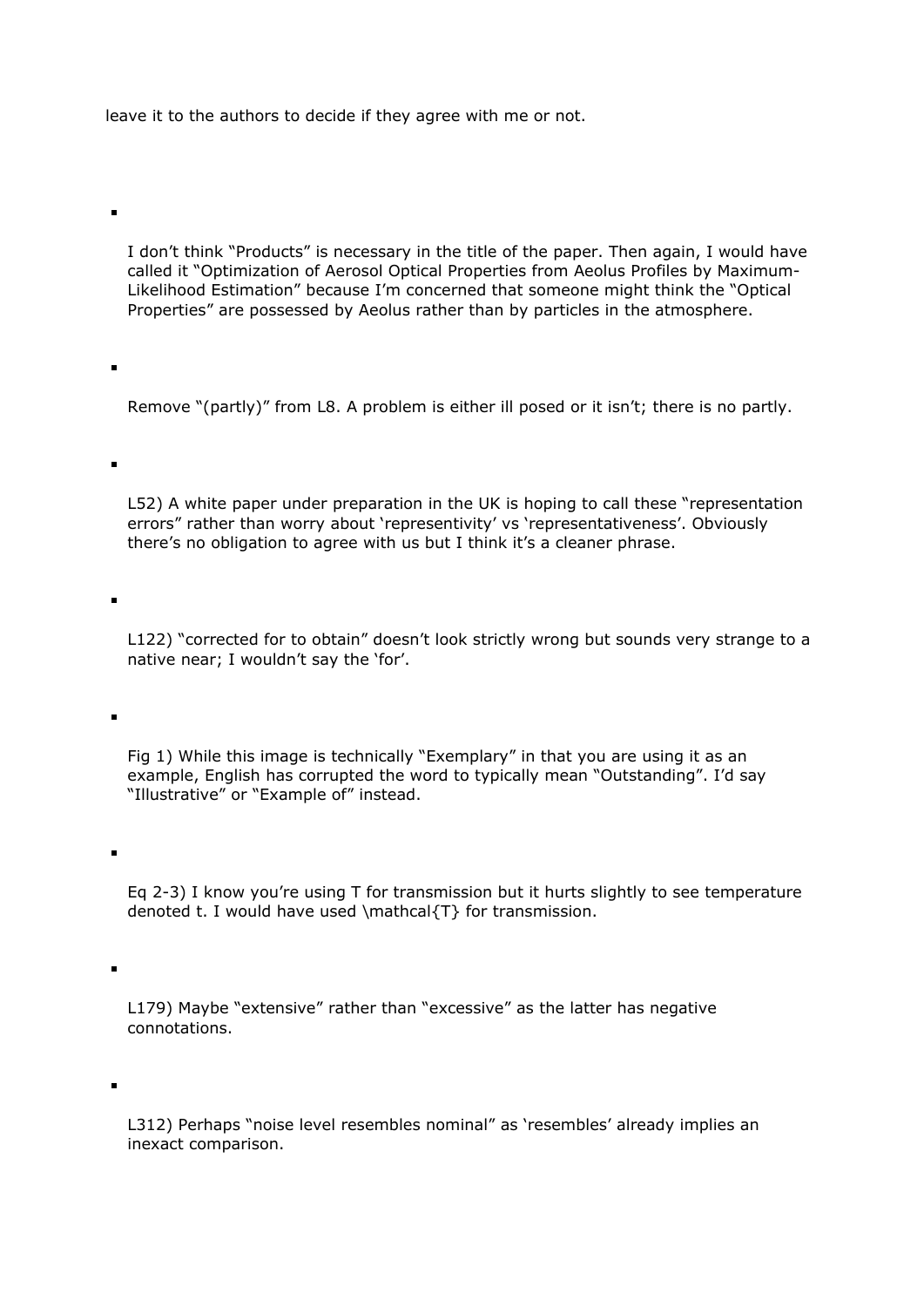L370) "...reacts after the backscatter coefficient, resulting in the attenuation of the first 500 m of the cloud being captured incorrectly with consequences..." I struggled to understand this sentence and have made my best guess at what you were trying to say.

ř.

 $\blacksquare$ 

L373) "Hence, the same feedback loop is triggered, as described in case I for changes of range bin thickness." I find it difficult to understand long sentences where the verb is at the end, so I moved the verb to the start.

L383) "MLE causes extinction" as 'locks' is a rather strong word for what happens.

Fig 3) This caption could just say "As Figure 2 for Case II".

Fig 4) Is it necessary to use very similar colours for the two lines? If you moved away from a rainbow colour bar, you would have more options so I don't have to strain to see if the line has little dots in it or not.

L463) Perhaps "refactored" rather than "rephrased"? The latter usually refers to words rather than actions.

 $\blacksquare$ 

ř.

L479) Considering you go on to critique the use of a feature mask, you might want to say "it is possible to" rather than "it would be advantageous to".

 $\blacksquare$ 

Eq C2) I have never seen the notation  $K^{\wedge}$  {-T} to indicate an inverse transpose. Probably because it's ambiguous if I transpose the inverse or inverse the transpose. (K^T S\_Y^{-1} K)^{-1} is a more traditional way to write this equation.

I was taught to put a hyphen between words that together form a single adjective. I provide a non-exhaustive list of places where you could do that: L33 & 439) groundbased; L90) seven-days; L95) Rayleigh-Brillouin; L101) double-edge; L123) time